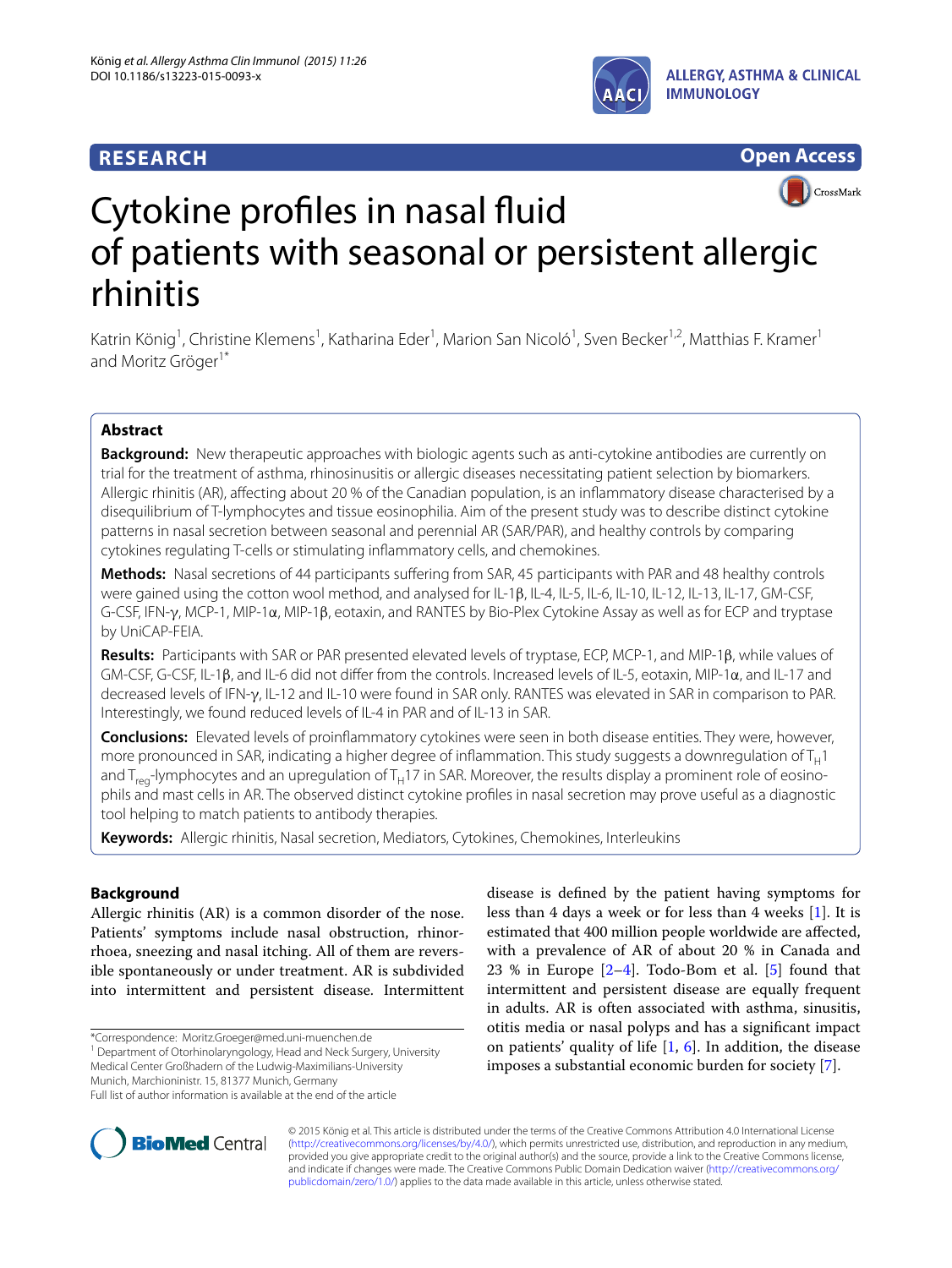The underlying pathology of AR is known to be a type 1 immediate hypersensitivity reaction. During the period of sensitisation, the allergen is presented to CD4+ T-lymphocytes inducing differentiation to the T-helper cell  $(T_H)$  2 phenotype.  $T_H$ 2-lymphocytes secrete cytokines which promote the differentiation of B cells as well as induce immunoglobulin (Ig) synthesis and regulate Ig isotype switching. This results in increased levels of specific IgE, both local and systemic [\[8](#page-8-6)]. In the early-phase of allergic reaction, mast cells, coated with specific IgE, recognise the allergen and release several mediators such as histamine and tryptase. In contrast, the late-phase is characterised by the secretion of chemokines like eosinophil chemotactic protein (eotaxin), "regulated on activation, normal T cell expressed and secreted" (RANTES), and macrophage inflammatory protein-1α (MIP-1α) [[9\]](#page-8-7), which induce the recruitment of eosinophils and other inflammatory cells. Activated eosinophils release granules containing amongst others eosinophil cationic protein (ECP) and major basic protein (MBP) [\[10](#page-8-8)]. In addition, eosinophils synthesise and secrete cytokines, e.g. interleukin (IL)-5 or granulocyte–macrophage colonystimulating factor (GM-CSF). Whereas the early-phase response to allergen exposure leads to acute symptoms, the late-phase reaction is held responsible for persisting inflammation.

AR is determined by a disequilibrium of T-helper cells with a predominance of  $T_H2$ -type cytokines but normal levels of  $T_H1$ -type cytokines. Another subtype of T-cells, regulatory T-cells (T<sub>reg</sub>), suppresses both T<sub>H</sub>1 and T<sub>H</sub>2type cytokine expression [[11\]](#page-8-9). Thus, it has been suggested that in AR, an imbalance between  $T_H2$  and  $T_{reg}$ -cells exists as well [[10](#page-8-8)]. Concerning  $T_H$ 17-lymphocytes, some authors found elevated levels of IL-17. However, the findings on IL-17 are ambiguous and the role of  $T_H$ 17-cells in AR remains unclear [\[12,](#page-8-10) [13](#page-8-11)].

Aim of the present study was to investigate whether in AR caused by a seasonal (SAR) or a perennial (PAR) allergen, representative cytokines and mediators in nasal discharge show distinct patterns picturing the pathophysiology. Therefore, we analysed the levels of cytokines and other inflammatory mediators in the nasal fluid of participants suffering from SAR or PAR, focusing on three main topics: cytokines (1) regulating  $T_H1$ (interferon-γ (IFN-γ), IL-12), T<sub>H</sub>2 (IL-4, IL-13), T<sub>reg</sub> (IL-10), and  $T_H17$  (IL-17) cells, or (2) stimulating and activating inflammatory cells like granulocytes and mast cells (granulocyte colony-stimulating factor (G-CSF), GM-CSF, IL-1β, IL-5, and IL-6), and (3) chemokines such as eotaxin, RANTES, monocyte chemotactic protein-1 (MCP-1), or MIP- $1α/β$ .

## **Methods**

## **Study population**

Clinical history was taken by one of the investigators. Patients presenting a history of chronic rhinosinusitis, nasal polyposis or aspirin sensitivity were excluded from the study (Table [1\)](#page-1-0). Any medication concerning the nasal disease during 6 weeks prior to the examination constituted an exclusion criterion, especially anti-inflammatory medication such as nasal steroids or antihistamines. Also, nasal endoscopy was performed in all participants in order to assess clinical signs of rhinitis and to exclude patients with signs of purulent rhinitis or polyposis. After exclusion, 137 volunteers (73 males, 64 females, mean age 38  $\pm$  16 years) participated in this study.

AR was determined by the participant's history and by a positive skin prick test (SPT) (ALK-Abelló, Wedel, Germany) for the following allergens: timothy grass, rye, birch, hazel, alder, beech, mugwort, ribwort, nettle, dandelion, house dust mite, storage mite, dog, cat and horse epithelial dander, alternaria, aspergillus, cladosporium, and penicillium; histamine dihydrochloride solution at 1 mg/ml as positive control and allergen-free saline solution as negative control were used. The SPT was constituted positive if the diameter of the wheal was >3 mm. Thereafter, specific IgE to allergens tested positive in skin prick test was measured in serum (UniCAP-FEIA, Phadia, Freiburg, Germany).

SAR ( $n = 44$ ) was determined by sensitisation to at least one seasonal allergen with a positive skin prick test and a compatible positive specific IgE measurement ( $\geq$ 0.8 kU/l) as well as typical seasonal complaints in participant's history. If patient's history did not allow a definite rating of the seen sensitisation with respect to its clinical relevance, a intranasal challenge to the suspected allergen was performed. Participants additionally sensitised to a perennial allergen were excluded.

PAR  $(n = 45)$  was determined by participant's history, a sensitisation to house dust mite, animal dander, or perennial mold like aspergillus with a positive skin prick test and a specific IgE  $\geq$  0.8 kU/l. Moreover, an intranasal allergen challenge was performed in case of a sensitisation to house dust mite or perennial mold, or a

<span id="page-1-0"></span>**Table 1 Exclusion criteria**

| All groups | Chronic rhinosinusitis<br>Nasal polyposis<br>Aspirin sensitivity<br>Purulent rhinitis<br>Specific medication during the last 6 weeks |
|------------|--------------------------------------------------------------------------------------------------------------------------------------|
| <b>SAR</b> | Sensitisation to perineal allergen                                                                                                   |
| PAR        | Sensitisation to seasonal allergen                                                                                                   |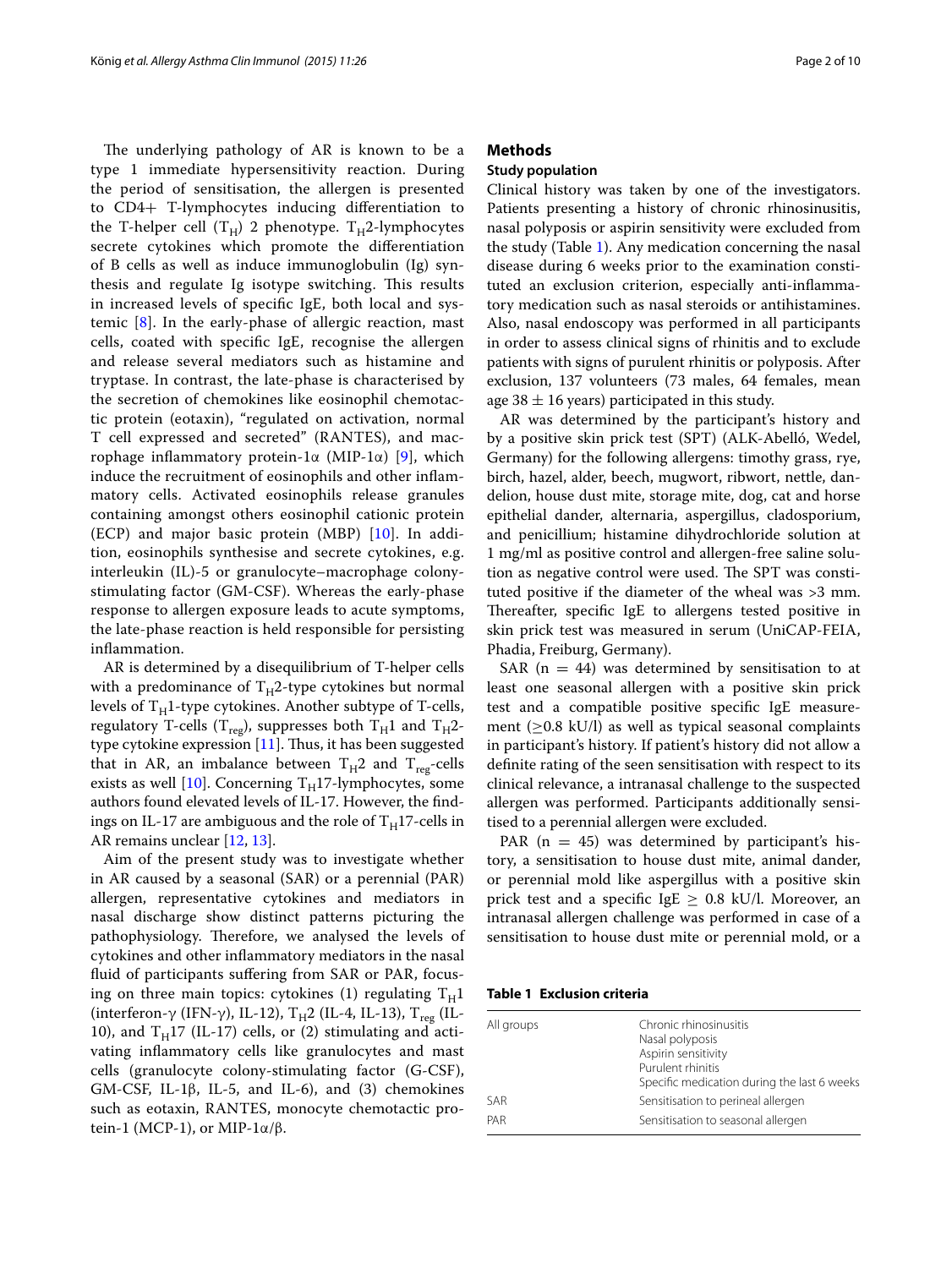sensitisation to animal dander whose clinical relevance could not be clearly rated by patient's history. Participants additionally sensitised to a seasonal allergen were excluded.

Healthy controls  $(n = 48)$  presented no history of inflammatory nasal complaints and a negative in vitro allergy screening test Sx1 (Phadia, Freiburg, Germany).

Samples were collected during as well as outside pollen season. Collection was not done in relation to actual allergen exposure or actual complaints.

The study was approved by the ethics committee of the medical faculty of Ludwig-Maximilians-University and written informed consent was obtained from all participants.

#### **Biochemical and immunological methods**

For sampling of nasal fluids, the cotton wool method was performed with minor modifications as invented by Rasp and coworkers [[14](#page-8-12)]. Nasal secretions were gained as previously described using small cone-shaped cotton wool pieces (absorbent cotton, Hartmann, Heidenheim/Brenz, Germany) with a length of about 3 cm and a diameter of about 6 mm [[15\]](#page-8-13). Introduced into the middle meatus of the nose, the cotton wool pieces were left in place for 20 min and were subsequently centrifuged (+4 °C, 2000*g*) on a sieve for 10 min [[16\]](#page-8-14).

Because of partially small volumes, all samples were diluted 1:5 and were analysed for IL-1β, IL-4, IL-5, IL-6, IL-10, IL-12, IL-13, IL-17, GM-CSF, G-CSF, IFN-γ, MCP-1, MIP-1α, MIP-1β, eotaxin, and RANTES using a human cytokine 17-plex panel (Bio-Plex Cytokine Assay, Bio-Rad Laboratories, Hercules, California). The cytokine assay uses fluorescently-addressed polystyrene beads with conjugated capture antibodies directed to the above-mentioned cytokines. After washing, a fluorescently marked detection antibody builds an immunoassay with the cytokine. For analysis, two lasers excite the fluorochromes: one for classifying each bead, the other for quantifying the amount of analyte bound [\[17](#page-8-15)]. Detection levels were 0.5 pg/ml.

ECP and tryptase were measured by ELISA (UniCAP-FEIA, Phadia, Freiburg, Germany). Thresholds for detection were 10 ng/ml for ECP and 5 ng/ml for tryptase.

#### **Statistics**

SigmaPlot for Windows version 11.0 software (Systat Software, San José, California, USA) was used for statistical evaluation and graphical presentation. All data failed normality testing (Shapiro–Wilk). Therefore, the Kruskal–Wallis One Way Analysis of Variance (ANOVA) on Ranks was used for testing a statistically significant difference in the median values among the three groups. To isolate the group or groups that differ from the others, the All Pairwise Multiple Comparison Procedures (Dunn's Method) was used in the following step. *p* values <0.05 were regarded as significant. For graphic presentation of results, data is given in a box plot with the median (horizontal line within the box), the 25th and 75th percentile (boundary of the box), and the 10th and 90th percentile (whiskers above and below the box). Significances are graphically represented between the corresponding plots: \* indicates *p* value <0.05, \*\* *p* value <0.01, and \*\*\* *p* value <0.001.

## **Results**

44 participants suffering from SAR, 45 participants suffering from PAR and 48 healthy subjects were included in this study. Demographics and sensitisation profiles are depicted in Table [2](#page-2-0). The mean age varied from 36 to 40 years. The highest percentage of subjects suffering from asthma was found in the SAR group, followed by the PAR group and the controls. Participants suffering from SAR were frequently sensitised to grass and birch while house dust mite and animal dander were the main antigens in PAR. In SAR as well as in PAR one participant (2 %) was sensitised to mold with alternaria (seasonal) or aspergillus (perennial) being the relevant allergen.

AR is a  $T_H2$  dominated disease. Therefore, an increase of T<sub>H</sub>2 cytokines and possibly a decrease of T<sub>H</sub>1 and T<sub>reg</sub> cytokines could be expected. Concerning the markers of  $T_H2$  induced B cell stimulation, we did not find elevated levels of either IL-4 nor IL-13. As shown in Fig. [1a](#page-3-0), similar levels of IL-4 were found in SAR (median 7 pg/ ml, range 2–17 pg/ml) and controls (median 7 pg/ml, range 0–32 pg/ml), but significantly lower levels in PAR (median 4 pg/ml, range 0–38 pg/ml) compared to controls as well as to SAR ( $p < 0.001$  vs. controls/SAR). The quantity of IL-13 was decreased in SAR (median 11 pg/ ml, range 6–137 pg/ml) compared to both the controls (median 19 pg/ml, range 10–32 pg/ml; *p* < 0.001) and

<span id="page-2-0"></span>

| Table 2 Demographic data and results of specific IgE |  |  |  |  |  |
|------------------------------------------------------|--|--|--|--|--|
|------------------------------------------------------|--|--|--|--|--|

|                     | Controls | <b>SAR</b>     | <b>PAR</b>    |
|---------------------|----------|----------------|---------------|
| Participants (N)    | 48       | 44             | 45            |
| Mean age (years)    | 40       | 37             | 36            |
| Gender $9/3$ (%)    | 62/38    | 34/66          | 42/58         |
| Asthma (%)          | 9        | 24             | 18            |
| Poaceae (%)         | n.d.     | 83             | Ω             |
| Betulaceae (%)      | n.d.     | 52             | Ω             |
| Asteraceae (%)      | n.d.     | 12             | 0             |
| House dust mite (%) | n.d.     | 0              | 82            |
| Mold (%)            | n.d.     | $\mathfrak{D}$ | $\mathcal{P}$ |
| Animal dander (%)   | n.d.     | Ω              | 27            |

*n.d.* not determined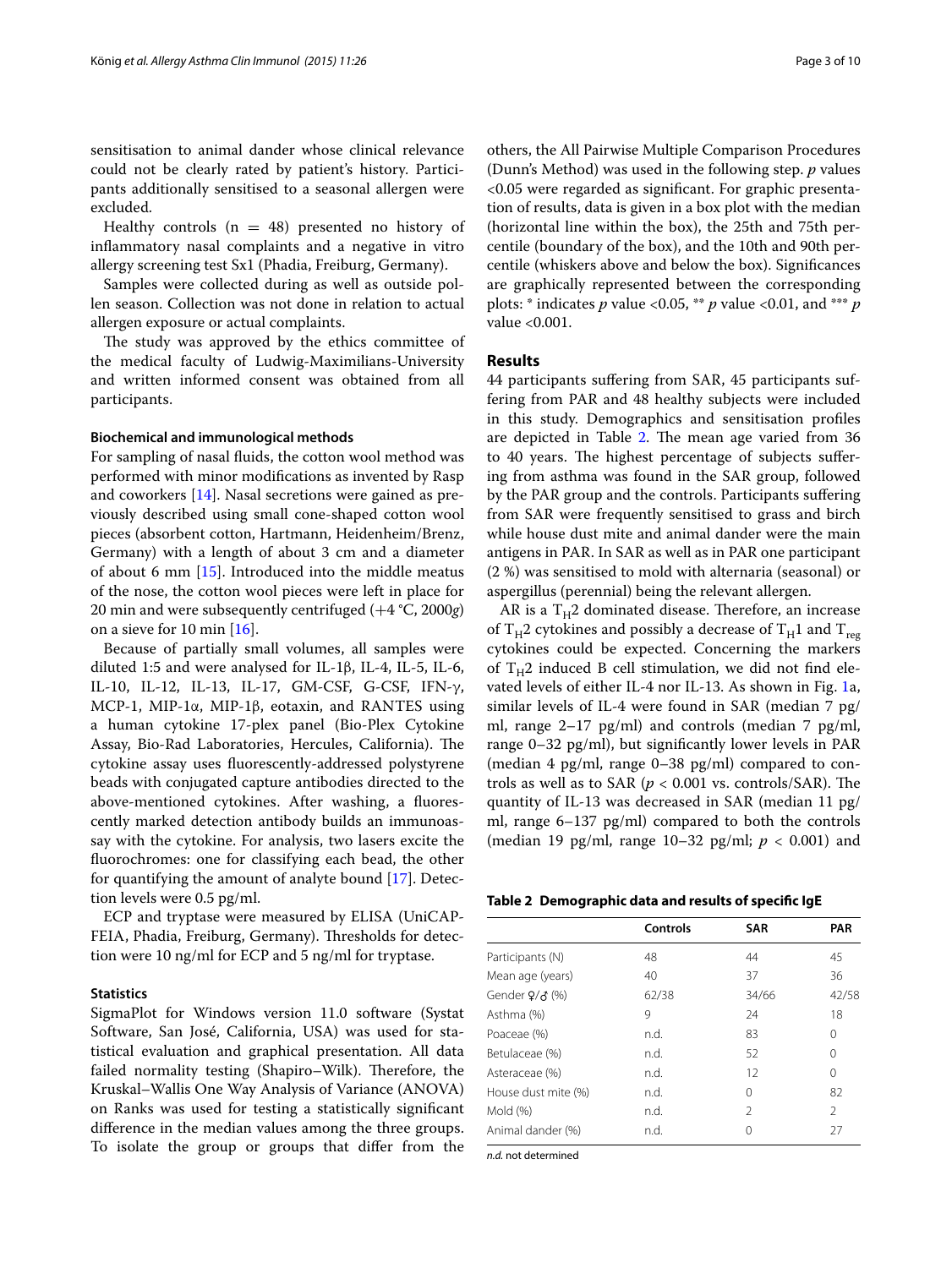

<span id="page-3-0"></span>PAR (median 19 pg/ml, range 7–48 pg/ml; *p* < 0.001) (Fig. [1b](#page-3-0)).

As pictured in Fig. [2](#page-3-1)a, b, a decrease of the  $T_H1$  marker cytokines IFN-γ and IL-12 was found in SAR (IFN-γ: median 85 pg/ml, range 5–299 pg/ml; *p* < 0.01 vs. control,  $p < 0.001$  vs. PAR; and IL-12: median 111 pg/ml, range 45–299 pg/ml;  $p < 0.001$  vs. control/PAR) compared to PAR (IFN-γ: median 118 pg/ml, range 18–822 pg/ml; and IL-12: median 180 pg/ml, range 71–348 pg/ml) and the controls (IFN-γ: 107 pg/ml, range 34–551 pg/ml; and IL-12: median 200 pg/ml, range 59–358 pg/ml).

Moreover, the quantity of the mainly  $T_{reg}$  cell released cytokine IL-10 was lower in SAR (median 47 pg/ml, range 21–139 pg/ml) than in the controls (median 73 pg/ ml, range  $31-158$  pg/ml;  $p < 0.001$ ) and PAR (median 61 pg/ml, range 21–118 pg/ml; *p* < 0.01) (Fig. [3\)](#page-4-0).

IL-17 levels, representing  $T_H17$  activity, were significantly elevated in the SAR group (median 20 pg/ ml, range  $0-90$  pg/ml;  $p < 0.001$  vs. control/PAR) while the PAR group and the controls showed similar low levels (PAR: median 0 pg/ml, range 0–147 pg/ml; controls: median 2 pg/ml, range  $0-320$  pg/ml) (Fig. [4](#page-4-1)).

Investigating the stimulation and activation of inflammatory cells, several degranulation products and cytokines were measured. Depicted in Fig. [5](#page-5-0)a, a comparison of the levels of ECP as a marker of eosinophil

<span id="page-3-1"></span>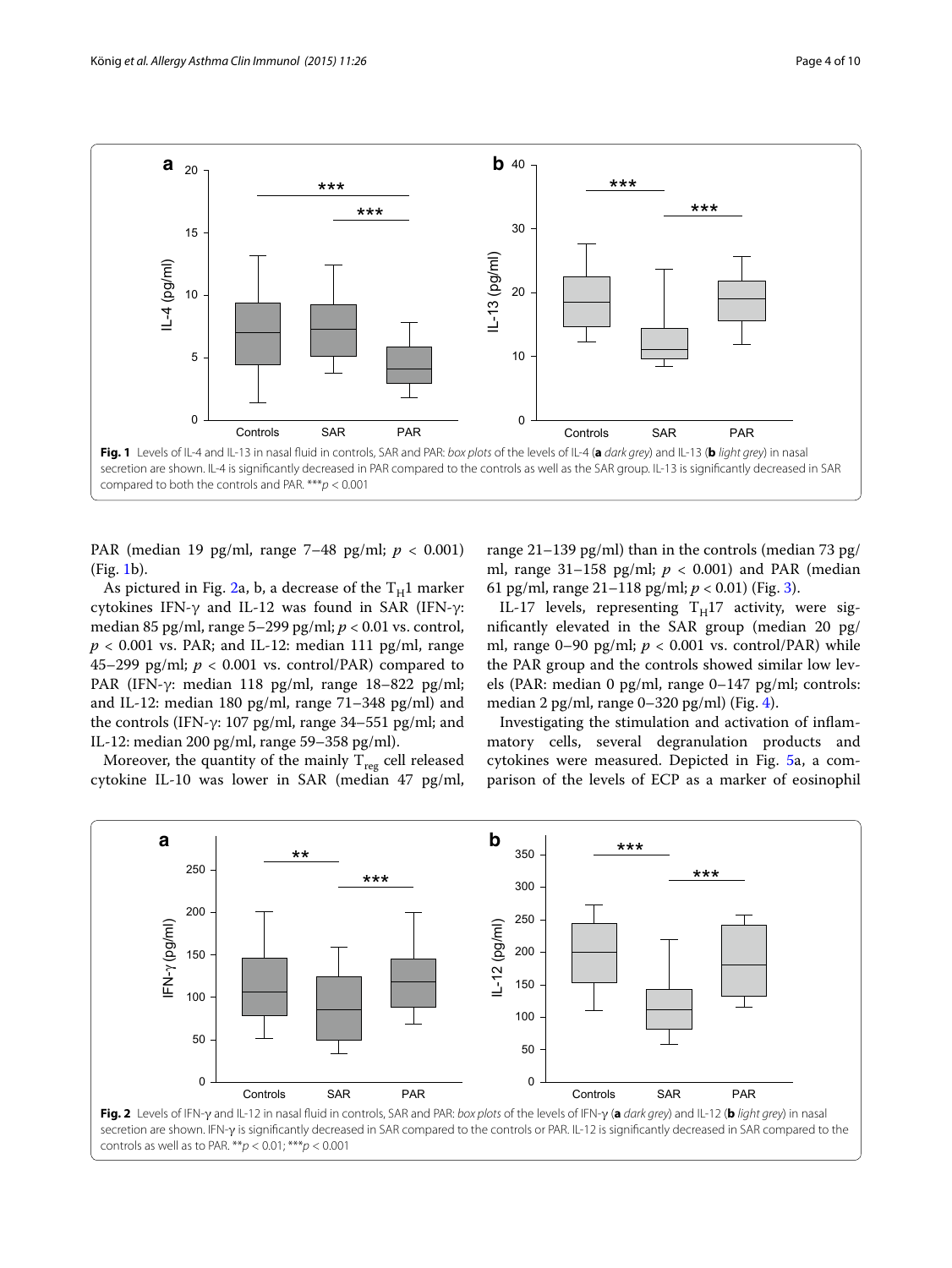

<span id="page-4-0"></span>\*\*\**p* < 0.001



<span id="page-4-1"></span>activation in nasal mucosa revealed an increase in SAR (median 116 ng/ml, range 0–1000 ng/ml; *p* < 0.001) and PAR (median 43 ng/ml, range 0–1000 ng/ml; *p* < 0.01) compared to the controls (median 20 ng/ml, range 0–467 ng/ml). Likewise, tryptase levels displaying mast cell activation were significantly elevated in the nasal secretions of the SAR (median 20 ng/ml, range 0–452 ng/ ml;  $p < 0.001$ ) and the PAR group (median 9 ng/ml, range  $0-1000$  ng/ml,  $p < 0.001$ ) compared to controls (median 0 ng/ml, range 0–94 ng/ml) (Fig. [5](#page-5-0)b). As shown in Table [3,](#page-5-1) for G-CSF and GM-CSF, no significant differences among the three groups were found. Also, the amount of IL-1β in the nasal secretions was rather similar in all groups. Levels of IL-5 in SAR were significantly increased over the controls. However, no statistically significant difference between the controls and PAR was seen. The measurement of IL-6 revealed no differences among the three groups.

Also displayed in Table [3](#page-5-1) are the levels of chemokines in nasal discharge of AR participants and controls. An elevation of eotaxin was found in SAR compared to PAR. Concerning RANTES, higher levels were detected in SAR than in PAR whereas no significant difference could be seen between the control group and either of the AR groups. In comparison to the controls, elevated levels of MCP-1 were found in both AR groups. MIP-1α showed a significantly elevated level in the SAR group compared to control as to PAR. For MIP-1β, compared to control (median 103 pg/ml, range 0–2049 pg/ml), an increase was found in SAR (median 226 pg/ml, range 16–1769 pg/ ml;  $p < 0.001$ ) as well as in PAR (median 161 pg/ml, range 0–2138 pg/ml; *p* < 0.05) (Fig. [6](#page-6-0)).

## **Discussion**

Nasal secretion is easily accessible and Bio-Plex Cytokine Assay is simple to perform. Thus, it constitutes a methodological approach possibly applicable in clinical routine. Cytokines in the nasal fluid of participants suffering from SAR or PAR were analysed in a true-to-life clinical setting. Aim of the present study was to investigate whether in AR, representative cytokines in nasal discharge show distinct patterns proving the used methodology helpful for endotyping of inflammatory nasal diseases.

For a lifelike approach, we chose to collect the samples neither during specific seasons of the year nor after allergen provocation. In SAR, the participants' exposition to aeroallergens depends not only on the absolute amount of antigens in the air but also on the habitation, profession and habits of the individual participant as well as his efforts of abstention. Likewise, it is difficult to find objective measurements for the individual pollination in PAR participants' everyday life which also varies in the course of the year [[18](#page-8-16)]. We thus refrained from determining the exact pollution with antigens. Moreover, not using subjective or objective measures of AR, we did not know if participants were actually suffering from AR at the time of sample collection. The magnitude of the allergic response is associated with the preseasonal values of IgE [\[8](#page-8-6)] and the levels of cytokines were found to differ between atopic and non-atopic subjects during as well as outside the pollen season [[19](#page-8-17)]. Addressing the important question of trends in cytokine levels over time, longitudinal studies instead of the presented cross-sectional study are mandatory.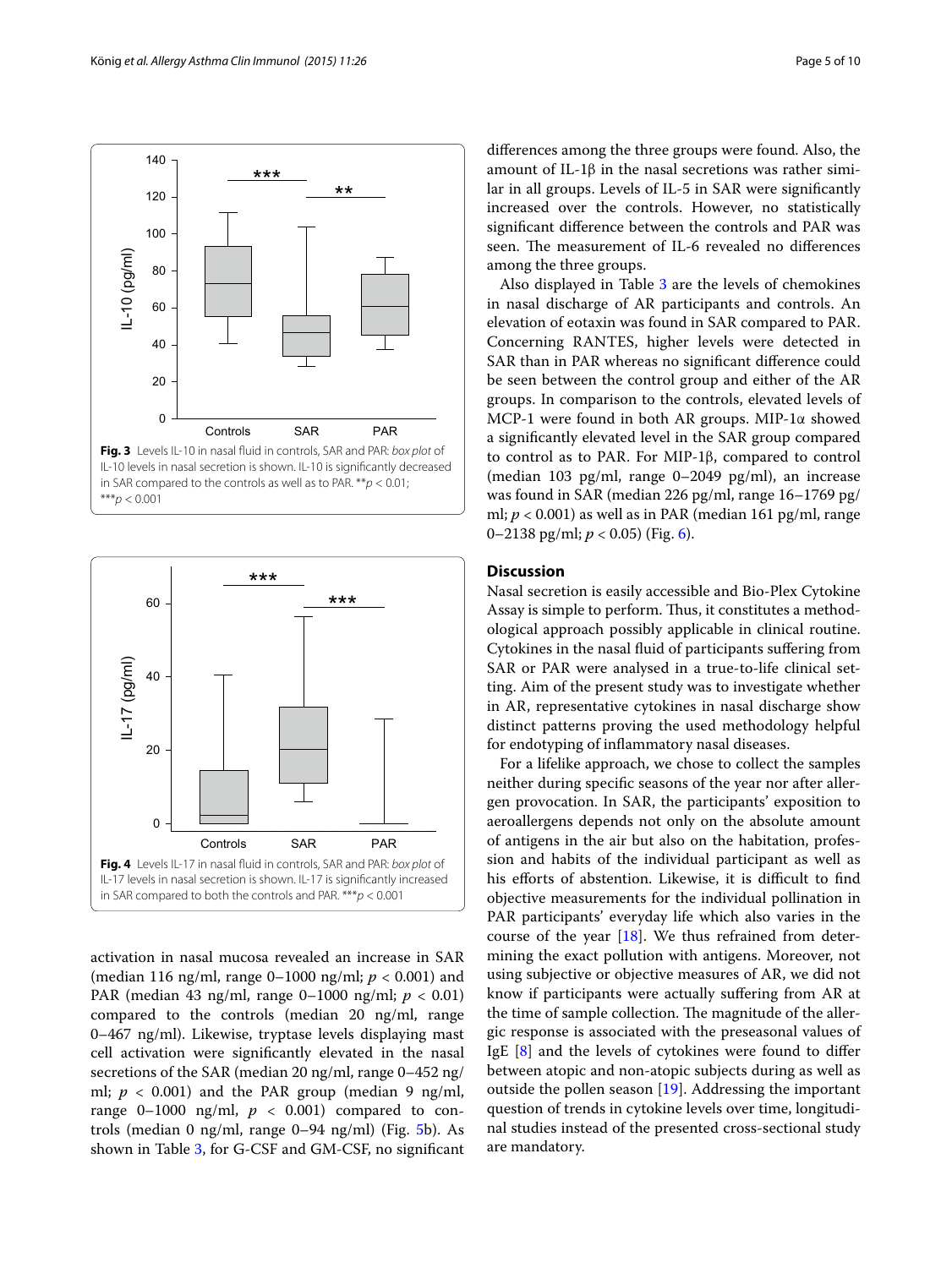

<span id="page-5-1"></span><span id="page-5-0"></span>**Table 3 Cytokine levels in nasal fluid in healthy controls, SAR and PAR patients**

|            | $IL-1\beta$ | $IL-5$    | $IL-6$     | G-CSF        | <b>GM-CSF</b> | Eotaxin   | <b>RANTES</b> | MCP-1      | MIP-1 $\alpha$ |
|------------|-------------|-----------|------------|--------------|---------------|-----------|---------------|------------|----------------|
| Controls   | 20          | 5         | 25         | 90           | 32            | 45        | 9             | 66         | 0              |
|            | $4 - 1000$  | $1 - 238$ | $0 - 3036$ | $9 - 7962$   | $0 - 137$     | $0 - 154$ | $0 - 259$     | $17 - 401$ | $0 - 113$      |
| <b>SAR</b> | 33          | 13        | 39         | 165          | 28            | 67        | 16            | 94         | 8              |
|            | $2 - 1677$  | $0 - 829$ | $5 - 443$  | 10-10.681    | $0 - 115$     | $0 - 503$ | $0 - 766$     | $30 - 600$ | $0 - 66$       |
| PAR        | 31          | 6         | 32         | 146          | 27            | 30        | $\mathbf{0}$  | 93         | 0              |
|            | 5-7894      | $1 - 761$ | $0 - 397$  | $0 - 17,211$ | $0 - 149$     | $0 - 220$ | $0 - 509$     | $0 - 866$  | $0 - 119$      |
| $p$ values |             |           |            |              |               |           |               |            |                |
| SAR-Con    | n.s.        | < 0.05    | n.s.       | n.s.         | n.s.          | n.s.      | n.s.          | < 0.01     | < 0.001        |
| PAR-Con    | n.s.        | n.s.      | n.s.       | n.s.         | n.s.          | n.s.      | n.s.          | < 0.05     | n.S.           |
| SAR-PAR    | n.s.        | n.s.      | n.s.       | n.s.         | n.s.          | < 0.001   | < 0.01        | n.s.       | < 0.001        |

Concentrations are given in pg/ml. Data are presented as median (upper line) and range (lower line) *n.s.* not significant

IL-4 and IL-13 are produced by  $T_H2$ -cells and other inflammatory cells such as mast cells, eosinophils or basophils [\[20](#page-8-18)]. In the pathology of allergy, similar responses to these cytokines are known. They act in concert or alone to induce differentiation of  $T_H$ -cells, migration of T-cells and eosinophils, Ig class switching or mucus secretion [\[20,](#page-8-18) [21\]](#page-8-19). In the present study, we surprisingly found normal or decreased levels of these  $T_H$ 2 characterising cytokines, contradicting an expected upregulation, which would lead to stimulation of IgE production. Previous studies on IL-4 and IL-13 revealed normal or elevated levels in nasal secretions under natural allergen exposure, while increases were reported after provocation tests [\[9](#page-8-7), [15,](#page-8-13) [19](#page-8-17), [22\]](#page-8-20). One group found decreased levels of IL-4 in SAR patients [[23\]](#page-8-21). We measured the cytokine levels without prior nasal allergen challenge, which might explain the missing elevations in our study. On the one hand it might be concluded that the amount of allergens in natural environment is not high enough to provoke profuse production of IL-4 and IL-13 but on the other hand this cannot explain decrease. No definite explanation can be given to the normal or even decreased values of IL-4 and IL-13, a methodological cause cannot be ruled out.

Although allergy is known to be a  $T_H2$ -dominated disease, the role of other T-cell subsets was also of interest in the presented work. IL-12 and IFN-γ are well-known indicators of  $T_H$ 1-type inflammation and crucial to induction and maintenance of  $T_H1$  response, activating preferably phagocytic and cytotoxic immune cells [[24](#page-8-22),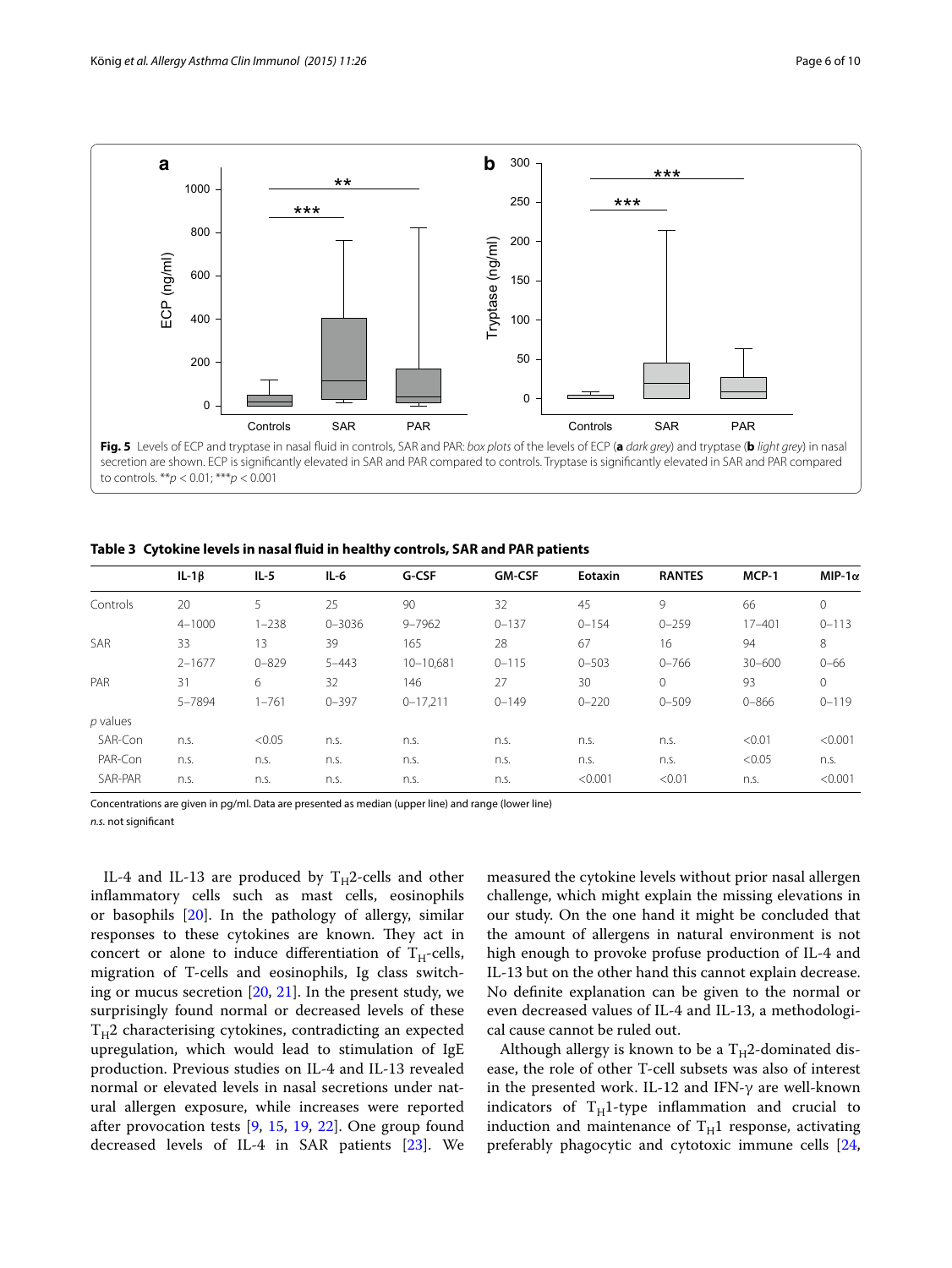

<span id="page-6-0"></span>[25\]](#page-8-23). Moreover, these cytokines counteract the differen-tiation of T<sub>H</sub>2 and T<sub>H</sub>17 [[24\]](#page-8-22). In our study, the levels of IL-12 and IFN-γ were both decreased in SAR but not in PAR. This points to a downregulation of  $T_H$ 1-lymphocytes in SAR.

Having the ability to reduce Ig production and tissue eosinophilia as well as  $T_H^2$ - and  $T_H^2$ -dependent reactions, regulatory T-cells are essential in maintaining peripheral tolerance. Allergen-specific  $T_{reg}$ -cells have been reported to be diminished in PAR and have decreased suppressive capacity in SAR [\[26](#page-8-24)]. IL-10 is an immunomodulatory cytokine which, together with tumor growth factor (TGF)-β, is important for  $T_{reg}$  operability. Previous studies on the levels of IL-10 revealed discordant data. Unchanged or increased levels were found in naïve nasal secretions of SAR patients, while IL-10 was elevated after allergen provocation and specific immunotherapy [[12](#page-8-10), [22](#page-8-20), [26](#page-8-24)]. Our results might suggest a diminished influence of  $T_{reg}$ -cells in SAR, illustrating the impaired peripheral tolerance in AR. However, no final conclusion on  $T_{reg}$  can be drawn based on our results as IL-10 is produced by other cell types like  $T_H2$  cells as well.

IL-17 is a cytokine with proinflammatory properties influencing diverse cells. IL-17 producing cells, named  $T_H$ 17, were discovered in the beginning of this century. Though  $T_H17$ -lymphocytes were a subject of interest in recent years, their role in AR remains unclear. Scadding suspects elevated levels of this cytokine, predominantly in PAR [[12](#page-8-10)]. Our study does not support this thesis, showing an elevation of IL-17 in SAR but undetectable levels in the majority of the PAR samples. This is in line with a previous study reporting no elevation of IL-17 in nasal discharge of PAR patients [[15\]](#page-8-13).

Concerning the role of the discussed T-cell subsets in AR, our results suggest a downregulation of  $T_H1$  and  $T_{\text{reg}}$ -lymphocytes especially in SAR. This indicates an imbalance between the different T-cell subsets resulting in an impaired tolerance to allergens. Furthermore, increased markers of  $T_H17$  activity were found in AR leaving this T-cell subset as a field of future research.

Mast cells, activated by antigen and IgE, immediately release preformed mediators such as histamine, serotonin, and tryptase. Moreover, stimulated mast cells newly produce a number of other mediators, which are released during the late-phase of allergic reaction [[27\]](#page-8-25). We utilised tryptase as a marker of mast cell activation and detected elevated levels in both SAR and PAR. This is concordant with previous reports of elevated levels of tryptase caused by natural or artificial allergen exposure [\[28,](#page-8-26) [29](#page-8-27)] and emphasises the importance of mast cells in AR.

As the eosinophil is one of the predominant cell types in AR, we measured two indicators of eosinophil activation, ECP and IL-5. The level of ECP, which is secreted by eosinophils and important in the defence of pathogens, correlates positively with the number of nasal eosinophils [[14,](#page-8-12) [30](#page-8-28)]. Consistent with previous reports, our study found significantly elevated levels of ECP [\[14](#page-8-12)]. The amount of nasal ECP was sixfold higher in SAR and doubled in PAR in comparison to the controls. IL-5, primarily produced by mast cells and  $T_H2$ -lymphocytes, is thought to be responsible for eosinophil survival, chemotaxis, and activation  $[31]$ . This makes this cytokine a second suitable indicator of eosinophil activation. Just as for ECP, we found elevated levels in SAR, highlighting the importance of eosinophils in this disease entity. However, the concentration of IL-5 in PAR was in normal range. We conclude that the role of eosinophils might be less in PAR than in SAR, and other factors are more important in maintaining the more chronic inflammation. The elevated level of IL-5 in SAR might also be a possible therapeutic target. Pavord et al. [\[32\]](#page-8-30) found reduced numbers of eosinophils in blood samples of asthmatics treated with an monoclonal antibody against IL-5. In conclusion, we found elevated levels of markers of eosinophil activation in both AR groups. However, the effect was more pronounced in SAR, suggesting a greater influence of eosinophils in SAR than in PAR.

Concerning the next group of cytokines, the colonystimulating factors, surprisingly no increases could be shown. GM-CSF is a multifunctional proinflammatory cytokine produced by a host of different cells, amongst them epithelial cells, mononuclear cells or eosinophils. It acts locally in the nose stimulating dendritic cells as well as neutrophils and eosinophils. Moreover,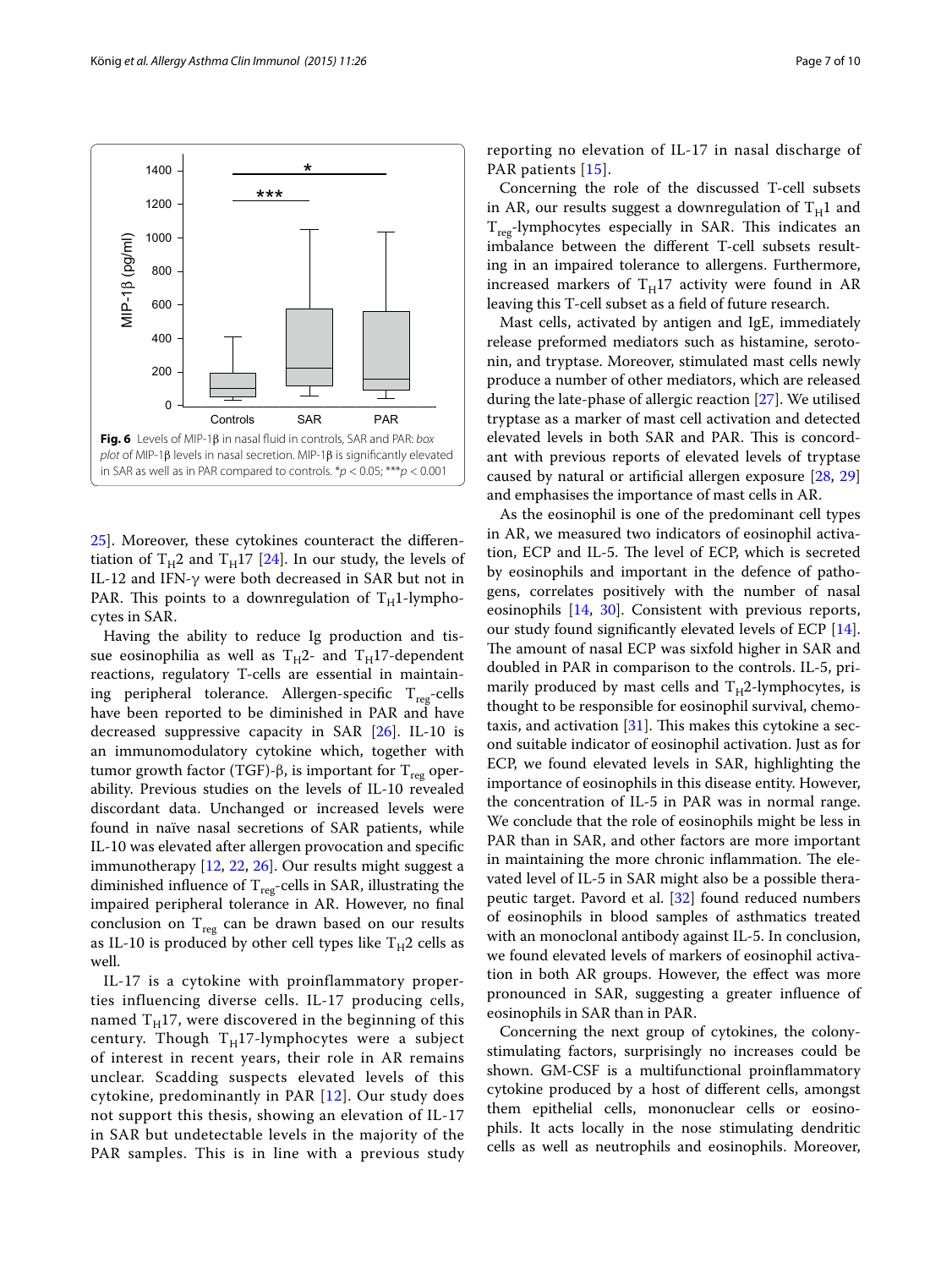GM-CSF induces proliferation and differentiation of stem cells [[33\]](#page-8-31). An increase of GM-CSF in AR patients was reported [\[9](#page-8-7)]. However, we could not reproduce this finding, which might be due to the fact that our samples were taken without prior allergen provocation. For G-CSF, we did not find a statistically significant increase in either of the groups as well. G-CSF is known to regulate proliferation of haematopoietic progenitor cells and to influence neutrophil function. As most groups did not examine the amount of G-CSF in AR, little is known about its impact on AR. Pelikan [\[34\]](#page-8-32) found elevated levels in tears of SAR patients after allergen provocation, providing evidence for an influence of G-CSF in this disease entity. But further research is needed to define its role in allergy.

We also measured the amount of two well-established proinflammatory cytokines, IL-1β and IL-6. For both cytokines, no statistically significant difference between the three groups was found. IL-1β and IL-6 are rather unspecific markers of inflammation. Various inflammatory cells are able to produce these pleiotropic cytokines. Physiologically, IL-1β and IL-6 influence the growth and maturation of immune cells as well as haematopoiesis. Furthermore, they are involved in auto-inflammatory diseases and oncogenesis [[35,](#page-8-33) [36](#page-8-34)]. Data on these two general markers of inflammation in nasal fluids are inconsistent [\[12\]](#page-8-10). Pelikan [[34](#page-8-32)] did not find elevated levels of IL-6 in tears of allergic subjects. This is consistent with our results, but disagrees with an elevation of IL-1β and IL-6 found by others  $[9]$  $[9]$ . An explanation could be that we examined nasal secretions under natural allergen exposure while elevated levels were described after experimental allergen challenge.

The late-response of allergic reaction is characterised by the influx of inflammatory cells into the site of inflammation. In this process, chemokines play a crucial role. To measure the recruitment of eosinophils, we examined three chemokines potently attracting these cells: eotaxin, RANTES, and MIP-1α. For all three, the concentration in nasal secretions of SAR participants was increased. Eotaxin, a specific eosinophil attractant, was elevated in SAR over the PAR group. Our results affirm the findings of Chawes et al. [\[22](#page-8-20)], who found elevated levels of eotaxin in nasal secretions of SAR patients under natural allergen exposure. Moreover, an increase of eotaxin positive cells and eosinophils in nasal biopsies was reported after allergen provocation [[37\]](#page-8-35). Concerning RANTES, there was a significant elevation in SAR over PAR, while the differences between either of the AR groups and the controls were not significant. RANTES is not only known to attract eosinophils but also to cause activation of eosinophils and basophils resulting in inflammatory mediator release [[21\]](#page-8-19). Further, elevated levels were

reported after nasal allergen challenge [[9\]](#page-8-7). The levels of MIP-1α were significantly increased in SAR participants. MIP-1α is produced by a number of inflammatory cells and is able to attract granulocytes as well as to activate eosinophils, to stimulate T-cells and to regulate Ig production [[21,](#page-8-19) [38\]](#page-9-0). It is reported to be elevated after nasal allergen challenge  $[9, 12]$  $[9, 12]$  $[9, 12]$  $[9, 12]$ . Interestingly, this chemokine was not detectable in the majority of our controls or PAR participants, while in SAR, most participants had detectable levels of MIP-1α. In summary, our results show an increase of eosinophil attractants in SAR. This is in line with the elevated levels of ECP and IL-5, emphasising the prominent role of eosinophils in SAR, while the normal levels of IL-5 and just slightly elevated levels of ECP in PAR indicate a minor role of eosinophils in the chronic inflammation of PAR.

The levels of MCP-1 and MIP-1β were elevated in either of the AR groups. Increased MCP-1 and MIP-1β release has been reported under natural exposure as well as after allergen provocation in SAR subjects [[12,](#page-8-10) [22](#page-8-20)]. MCP-1 potently attracts and activates monocytes and basophils, and recruits macrophages and neutrophils [[38,](#page-9-0) [39](#page-9-1)]. Secreted by monocytes, natural killer cells and activated lymphocytes, MIP-1β recruits lymphocytes, natural killer cells and immature dendritic cells [\[40](#page-9-2)]. The elevation of these two chemokines clearly shows that in both SAR and PAR, a bunch of diverse inflammatory cells is recruited. Our results thus support the concept of minimal persistent inflammation in PAR [\[41\]](#page-9-3). This concept states a persistent infiltration of neutrophils under continuous low allergen exposure while eosinophils and mast cells have minor influence.

#### **Conclusions**

Aim of our study was to find distinct cytokine profiles in nasal discharge of AR participants in a lifelike approach, which might be useful for diagnostic purposes. Evaluating our results, ECP, tryptase, MCP-1, and MIP-1β are suitable markers to differentiate AR participants from healthy subjects. Furthermore, in SAR eotaxin, MIP-1α, and IL-17 are elevated in comparison to both PAR participants as well as controls. In addition, reduced levels of IFN-γ and IL-10 are found. Moreover, SAR and PAR can be distinguished by the levels of RANTES. Even though some questions remain unanswered, we have demonstrated that the methodology used in this study could be developed into a diagnostic tool for "endotyping" of patients in daily clinical routine. If such an "endotyping" is feasible in nasal discharge, this method is superior to immunohistochemical analysis of nasal biopsy specimen because nasal discharge is easily accessible and collection is harmless to the patient. Further research is needed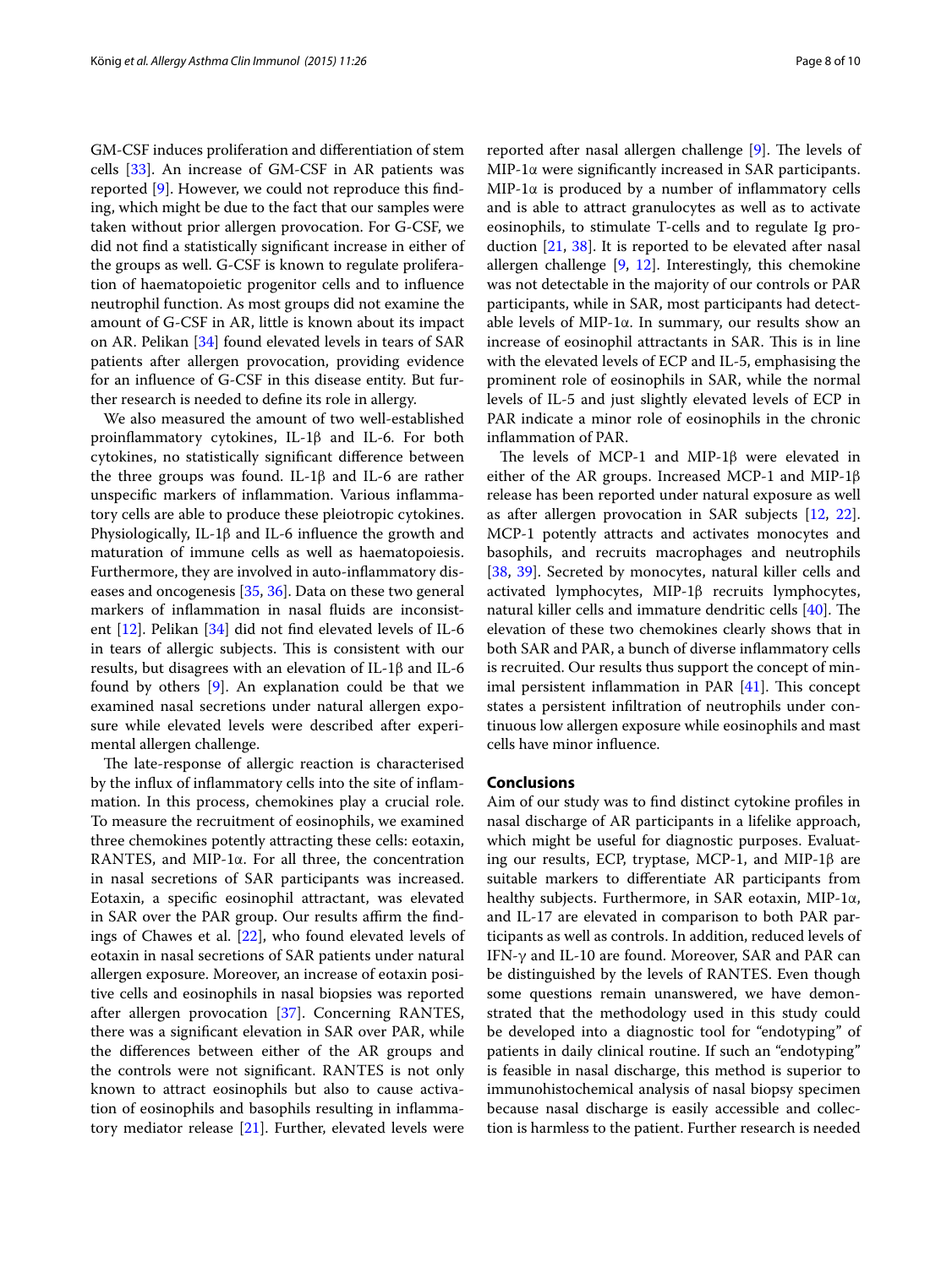to describe the cytokine patterns in nasal fluid of pure CRS with or without nasal polyps followed by examinations of mixed forms of CRS and AR. In the long term, easily accessible biomarkers could help to match patients with innovative therapeutic approaches like anti-cytokine antibodies. Uncovering specific endotypes out of clinically similar phenotypes might result in a more targeted, individualised therapy beneficial to the patient.

#### **Authors' contributions**

SB, MK and MG contributed to the study design, and to interpretation and analysis of the data. MG additionally coordinated the study and helped to draft the manuscript. KK performed the Pharmacia CAP System ECP/ Tryptase FEIA as well as the Bio-Rad Cytokine Multi-Plex assays and drafted the manuscript. CK participated in the Bio-Rad Cytokine Multi-Plex assays and contributed—together with KE and MSN—to the sample collection and data acquisition. All authors read and approved the final manuscript.

#### **Author details**

<sup>1</sup> Department of Otorhinolaryngology, Head and Neck Surgery, University Medical Center Großhadern of the Ludwig-Maximilians-University Munich, Marchioninistr. 15, 81377 Munich, Germany. <sup>2</sup> Department of Otorhinolaryngology, Head and Neck Surgery, University Medical Center of the Johannes Gutenberg University Mainz, Langenbeckstr. 1, 55101 Mainz, Germany.

#### **Acknowledgements**

We thank Bio-Rad Laboratories, Hercules, California, USA, for providing the Multi-Plex assays. Further, we would like to express our thanks to Mrs. Elisabeth Pfrogner and Mrs. Gabriele Bärr for skilful technical assistance.

#### **Compliance with ethical guidelines**

#### **Competing interests**

The authors declare that they have no competing interests.

Received: 8 July 2015 Accepted: 15 September 2015 Published online: 22 September 2015

#### **References**

- <span id="page-8-0"></span>Bousquet J, van Cauwenberge P, Khaltaev N. Allergic rhinitis and its impact on asthma. J Allergy Clin Immunol. 2001;108:147–334.
- <span id="page-8-1"></span>2. Greiner AN, Hellings PW, Rotiroti G, Scadding GK. Allergic rhinitis. The Lancet. 2011;378:2112–22.
- 3. Bauchau V, Durham SR. Prevalence and rate of diagnosis of allergic rhinitis in Europe. Eur Respir J. 2004;24:758–64.
- <span id="page-8-2"></span>4. Keith PK, Desrosiers M, Laister T, Schellenberg RR, Waserman S. The burden of allergic rhinitis (AR) in Canada: perspectives of physicians and patients. Allergy Asthma Clin Immunol. 2012;8:7.
- <span id="page-8-3"></span>5. Todo-Bom A, Loureiro C, Almeida MM, Nunes C, Delgado L, Castel-Branco G, et al. Epidemiology of rhinitis in Portugal: evaluation of the intermittent and the persistent types. Allergy. 2007;62:1038–43.
- <span id="page-8-4"></span>6. Bousquet J, Neukirch F, Bousquet PJ, Gehano P, Klossek JM, Le Gal M, et al. Severity and impairment of allergic rhinitis in patients consulting in primary care. J Allergy Clin Immunol. 2006;117:158–62.
- <span id="page-8-5"></span>7. Hellgren J, Cervin A, Nordling S, Bergman A, Cardell LO. Allergic rhinitis and the common cold–high cost to society. Allergy. 2010;65:776–83.
- <span id="page-8-6"></span>8. Henderson LL, Larson JB, Gleich GJ. Maximal rise in IgE antibody following ragweed pollination season. J Allergy Clin Immunol. 1975;55:10–5.
- <span id="page-8-7"></span>9. Ferreira MA. Cytokine expression in allergic inflammation: systematic review of in vivo challenge studies. Mediators Inflamm. 2003;12:259–67.
- <span id="page-8-8"></span>10. Sin B, Togias A. Pathophysiology of allergic and nonallergic rhinitis. Proc Am Thorac Soc. 2011;8:106–14.
- <span id="page-8-9"></span>11. Akdis M, Blaser K, Akdis CA. T regulatory cells in allergy. Chem Immunol Allergy. 2006;91:159–73.
- <span id="page-8-10"></span>12. Scadding G. Cytokine profiles in allergic rhinitis. Curr Allergy Asthma Rep. 2014;14:435.
- <span id="page-8-11"></span>13. Oboki K, Ohno T, Saito H, Nakae S. Th17 and allergy. Allergol Int. 2008;57:121–34.
- <span id="page-8-12"></span>14. Rasp G, Thomas PA, Bujia J. Eosinophil inflammation of the nasal mucosa in allergic and non-allergic rhinitis measured by eosinophil cationic protein levels in native nasal fluid and serum. Clin Exp Allergy. 1994;24:1151–6.
- <span id="page-8-13"></span>15. Groger M, Klemens C, Wendt S, Becker S, Canis M, Havel M, et al. Mediators and cytokines in persistent allergic rhinitis and nonallergic rhinitis with eosinophilia syndrome. Int Arch Allergy Immunol. 2012;159:171–8.
- <span id="page-8-14"></span>16. Kramer MF, Burow G, Pfrogner E, Rasp G. In vitro diagnosis of chronic nasal inflammation. Clin Exp Allergy. 2004;34:1086–92.
- <span id="page-8-15"></span>17. Vignali DA. Multiplexed particle-based flow cytometric assays. J Immunol Methods. 2000;243:243–55.
- <span id="page-8-16"></span>18. Hervas D, Pons J, Mila J, Matamoros N, Hervas JA, Garcia-Marcos L. Specific IgE levels to *Dermatophagoides pteronyssinus* are associated with meteorological factors. Int Arch Allergy Immunol. 2013;160:383–6.
- <span id="page-8-17"></span>19. Benson M, Strannegard IL, Wennergren G, Strannegard O. Cytokines in nasal fluids from school children with seasonal allergic rhinitis. Pediatr Allergy Immunol. 1997;8:143–9.
- <span id="page-8-18"></span>20. Williams CM, Rahman S, Hubeau C, Ma HL. Cytokine pathways in allergic disease. Toxicol Pathol. 2012;40:205–15.
- <span id="page-8-19"></span>21. Romagnani S. Cytokines and chemoattractants in allergic inflammation. Mol Immunol. 2002;38:881–5.
- <span id="page-8-20"></span>22. Chawes BL, Edwards MJ, Shamji B, Walker C, Nicholson GC, Tan AJ, et al. A novel method for assessing unchallenged levels of mediators in nasal epithelial lining fluid. J Allergy Clin Immunol. 2010;125:1387–9.
- <span id="page-8-21"></span>23. Baumann R, Rabaszowski M, Stenin I, Tilgner L, Scheckenbach K, Wiltfang J, et al. Comparison of the nasal release of IL-4, IL-10, IL-17, CCL13/MCP-4, and CCL26/eotaxin-3 in allergic rhinitis during season and after allergen challenge. Am J Rhinol Allergy. 2013;27:266–72.
- <span id="page-8-22"></span>24. Billiau A, Matthys P. Interferon-gamma: a historical perspective. Cytokine Growth Factor Rev. 2009;20:97–113.
- <span id="page-8-23"></span>25. Boyman O, Purton JF, Surh CD, Sprent J. Cytokines and T-cell homeostasis. Curr Opin Immunol. 2007;19:320–6.
- <span id="page-8-24"></span>26. Soyka MB, Holzmann D, Akdis CA. Regulatory cells in allergen-specific immunotherapy. Immunotherapy. 2012;4:389–96.
- <span id="page-8-25"></span>27. Galli SJ, Tsai M. IgE and mast cells in allergic disease. Nat Med. 2012;18:693–704.
- <span id="page-8-26"></span>28. Groger M, Bernt A, Wolf M, Mack B, Pfrogner E, Becker S, et al. Eosinophils and mast cells: a comparison of nasal mucosa histology and cytology to markers in nasal discharge in patients with chronic sino-nasal diseases. Eur Arch Otorhinolaryngol. 2013;270:2667–76.
- <span id="page-8-27"></span>29. Scadding GW, Calderon MA, Bellido V, Koed GK, Nielsen NC, Lund K, et al. Optimisation of grass pollen nasal allergen challenge for assessment of clinical and immunological outcomes. J Immunol Methods. 2012;384:25–32.
- <span id="page-8-28"></span>30. Bystrom J, Amin K, Bishop-Bailey D. Analysing the eosinophil cationic protein—a clue to the function of the eosinophil granulocyte. Respir Res. 2011;12:10.
- <span id="page-8-29"></span>31. Minai-Fleminger Y, Levi-Schaffer F. Mast cells and eosinophils: the two key effector cells in allergic inflammation. Inflamm Res. 2009;58:631–8.
- <span id="page-8-30"></span>32. Pavord ID, Korn S, Howarth P, Bleecker ER, Buhl R, Keene ON, et al. Mepolizumab for severe eosinophilic asthma (DREAM): a multicentre, double-blind, placebo-controlled trial. Lancet. 2012;380:651–9.
- <span id="page-8-31"></span>33. Francisco-Cruz A, Aguilar-Santelises M, Ramos-Espinosa O, Mata-Espinosa D, Marquina-Castillo B, Barrios-Payan J, et al. Granulocyte–macrophage colony-stimulating factor: not just another haematopoietic growth factor. Med Oncol. 2014;31:774.
- <span id="page-8-32"></span>34. Pelikan Z. Cytokine profiles in tears accompanying the secondary conjunctival responses induced by nasal allergy. Curr Eye Res. 2014;39:120–32.
- <span id="page-8-33"></span>35. Krause K, Metz M, Makris M, Zuberbier T, Maurer M. The role of interleukin-1 in allergy-related disorders. Curr Opin Allergy Clin Immunol. 2012;12:477–84.
- <span id="page-8-34"></span>36. Kishimoto T. IL-6: from its discovery to clinical applications. Int Immunol. 2010;22:347–52.
- <span id="page-8-35"></span>37. Braunstahl GJ, Overbeek SE, Kleinjan A, Prins JB, Hoogsteden HC, Fokkens WJ. Nasal allergen provocation induces adhesion molecule expression